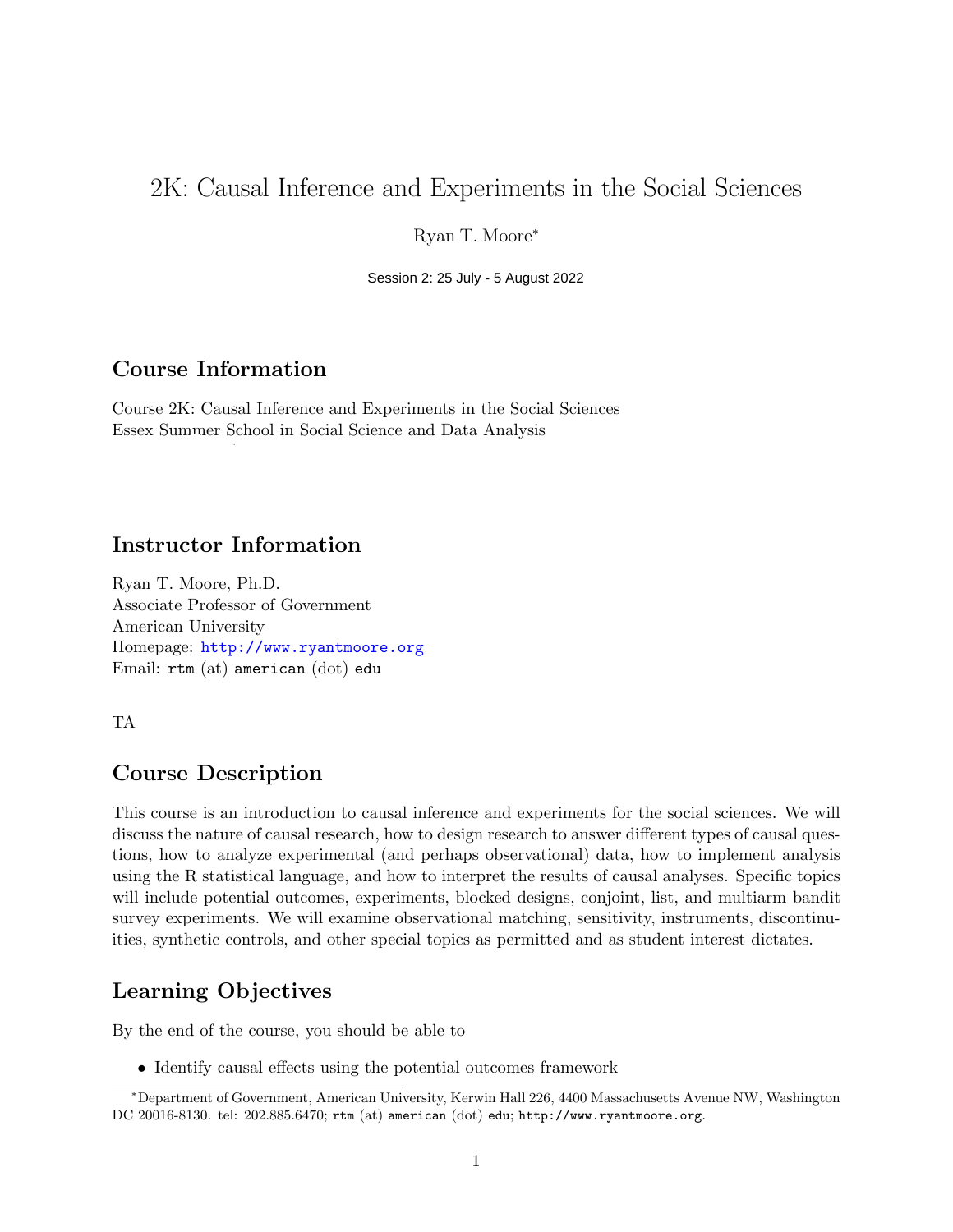- Perform design-based inference for randomized experiments
- Create and analyze variety of randomized designs, including for blocked, conjoint, list, and multiarm bandit experiments
- *•* Estimate mediation effects and assess their sensitivity

# Learning Strategies

### Readings

Readings should be completed before the course meeting under which they are listed below. The primary textbook for the course is

### Problem Sets

The problem sets will be completed outside of class. You may work with others currently taking the course on the problem sets, but every keystroke of your submission must be your own. You may not copy code or answers from others, but you may develop your code with classmates. You are responsible for understanding every line of code you submit. Academic integrity is a core value of institutions of higher learning; it is your responsibility to avoid and report plagiarism, cheating, and dishonesty.

# Software

The primary software for the course is R. See [http://j.mp/2swvN0p](http://www.ryantmoore.org/files/class/introPolResearch/intro_R_short.pdf) for help getting started.

# Intellectual Property

Course content is the intellectual property of the instructor or student who created it, and may not be recorded or distributed without consent.

# Calendar

# Day 1:

Introduction to causal inference. The potential outcomes framework. Estimands. Introduction to computing environments. Lab: Introduction to R

# Day 2:

Randomized experiments I: Motivation, inference, testing.

□ Submit PS1: Gerber and Green 2.1, 2.10, 2.12

Alan S. Gerber and Donald P. Green. *Field Experiments: Design, Analysis, and Interpretation*. WW Norton, New York, NY, 2012.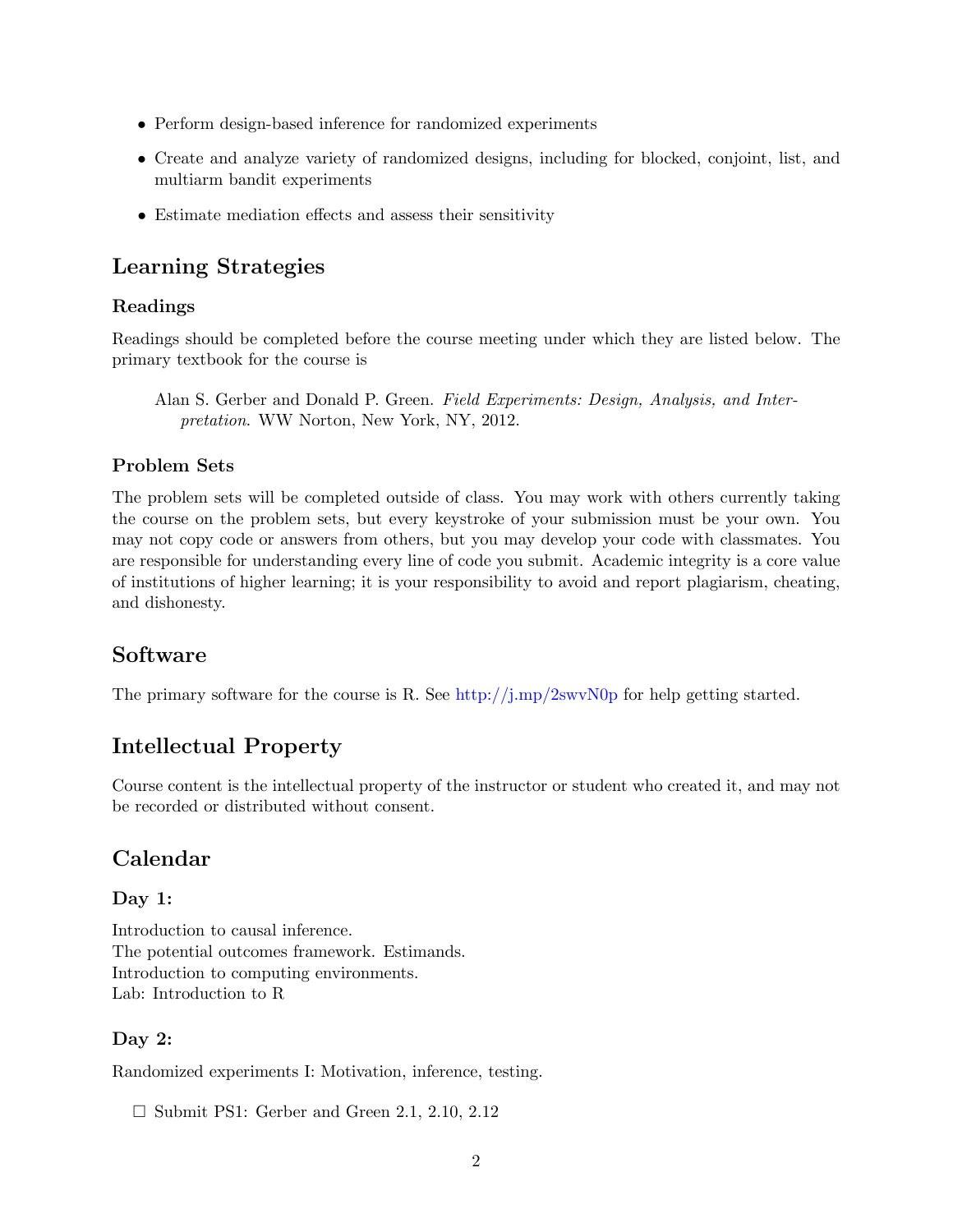□ Chapters 2 and 3 of

Alan S. Gerber and Donald P. Green. *Field Experiments: Design, Analysis, and Interpretation*. WW Norton, New York, NY, 2012.

#### Day 3:

Randomized experiments II: Covariates, blocked designs.

- □ Submit PS2: 3.1, 3.5.a, 3.5.b
- □ Chapter 4 of Gerber and Green
- □ Moore, Ryan T. "Multivariate Continuous Blocking to Improve Political Science Experiments". *Political Analysis*, 20(4):460–479, Autumn 2012.
- □ Moore, Ryan T. and Sally A. Moore. "Blocking for Sequential Political Experiments". *Political Analysis*, 21(4):507–523, 2013.

#### Day 4:

Regression and Experiments. Heterogeneous treatment effects.

□ Submit PS3: 3.5.c, 3.5.d, 3.5.e

□ Chapter 9 of Gerber and Green

#### Day 5:

Survey experiments. Conjoints, item counts, lists.

#### □ Submit PS4:

- Exercise 10 from 03-r-intro.R
- Exercise in heterogeneous effects from notes/04-linear-exp.pdf, slide 73
- □ Paul M. Sniderman. Some advances in the design of survey experiments. *Annual Review of Political Science*, 21:259–275, May 2018.
- □ Jens Hainmueller, Daniel J. Hopkins, and Teppei Yamamoto. Causal inference in conjoint analysis: Understanding multidimensional choices via stated preference experiments. *Political Analysis*, 22(1):1–30, 2014.
- □ Yusaku Horiuchi, Daniel M Smith, and Teppei Yamamoto. Measuring voters' multidimensional policy preferences with conjoint analysis: Application to japan's 2014 election. *Political Analysis*, 26(2):190–209, 2018.
- □ Graeme Blair and Kosuke Imai. Statistical analysis of list experiments. *Political Analysis*, 20(1):47–77, Winter 2012.
- □ Graeme Blair, Kosuke Imai, and Jason Lyall. Comparing and combining list and endorsement experiments: Evidence from afghanistan. *American Journal of Political Science*, 58(4):1043–1063, 2014.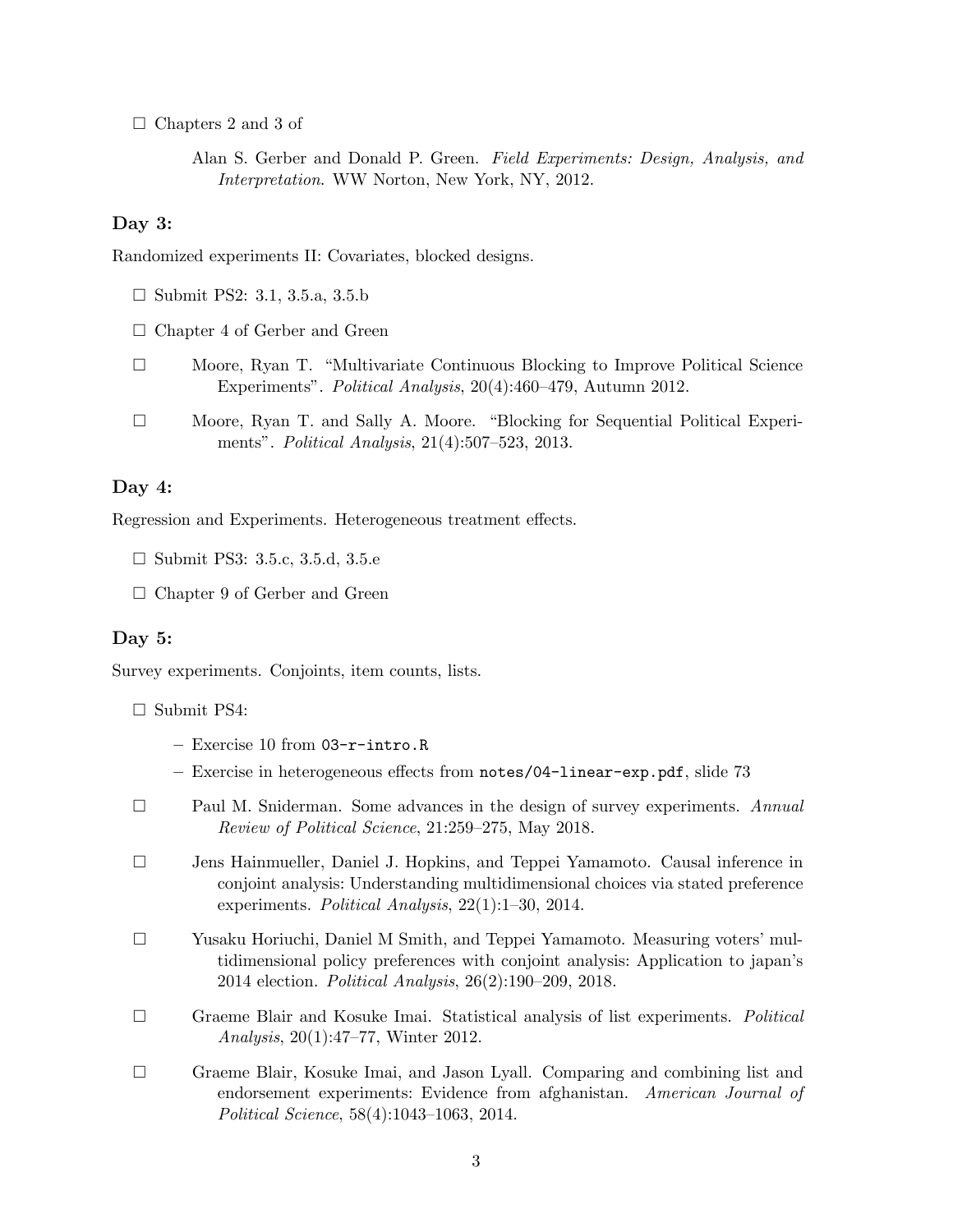#### Day 6:

Multiarm bandits.

| Molly Offer-Westort, Alexander Coppock, and Donald P Green. Adaptive exper-   |
|-------------------------------------------------------------------------------|
| imental design: Prospects and applications in political science. Manuscript., |
| 2018. http://j.mp/2FsHlKr.                                                    |

- □ Volodymyr Kuleshov and Doina Precup. Algorithms for multi-armed bandit problems. *CoRR*, abs/1402.6028, 2014.
- □ Neha Gupta, Ole-Christoffer Granmo, and Ashok Agrawala. Thompson sampling for dynamic multi-armed bandits. In *2011 10th International Conference on Machine Learning and Applications Workshops*, pages 484–489. IEEE, 2011.

#### Day 7:

- $\square$  Submit PS5 (.pdf available on GitHub)
- $\square$  Review 3 articles on eye-tracking, VR

Lab Experiments. ESSEXLab visit. Meet at Square 2, under the sign, "Employability" at 14:15.

- Interactive incented experiments
- *•* Biometric demonstration in conjoint experiments
- zTree/oTree programming introduction

Day 8: Mediation.

- □ Chapter 10 of Gerber and Green
- □ Kosuke Imai, Luke Keele, Dustin Tingley, and Teppei Yamamoto. Unpacking the black box of causality: Learning about causal mechanisms from experimental and observational studies. *American Political Science Review*, 105(4):765–789, November 2011.
- □ John G. Bullock, Donald P. Green, and Shang E. Ha. Yes, but what's the mechanism? (don't expect an easy answer). *Journal of Personality and Social Psychology*, 98(4):550–558, 2010.
- □ Kosuke Imai, Luke Keele, and Teppei Yamamoto. Identification, Inference, and Sensitivity Analysis for Causal Mediation Effects. *Statistical Science*, 25(1):51– 71, February 2010.

Interference. Time-varying treatments and covariates.

- $\square$  Submit PS6 (.pdf available on GitHub)
- □ Chapter 8 of Gerber and Green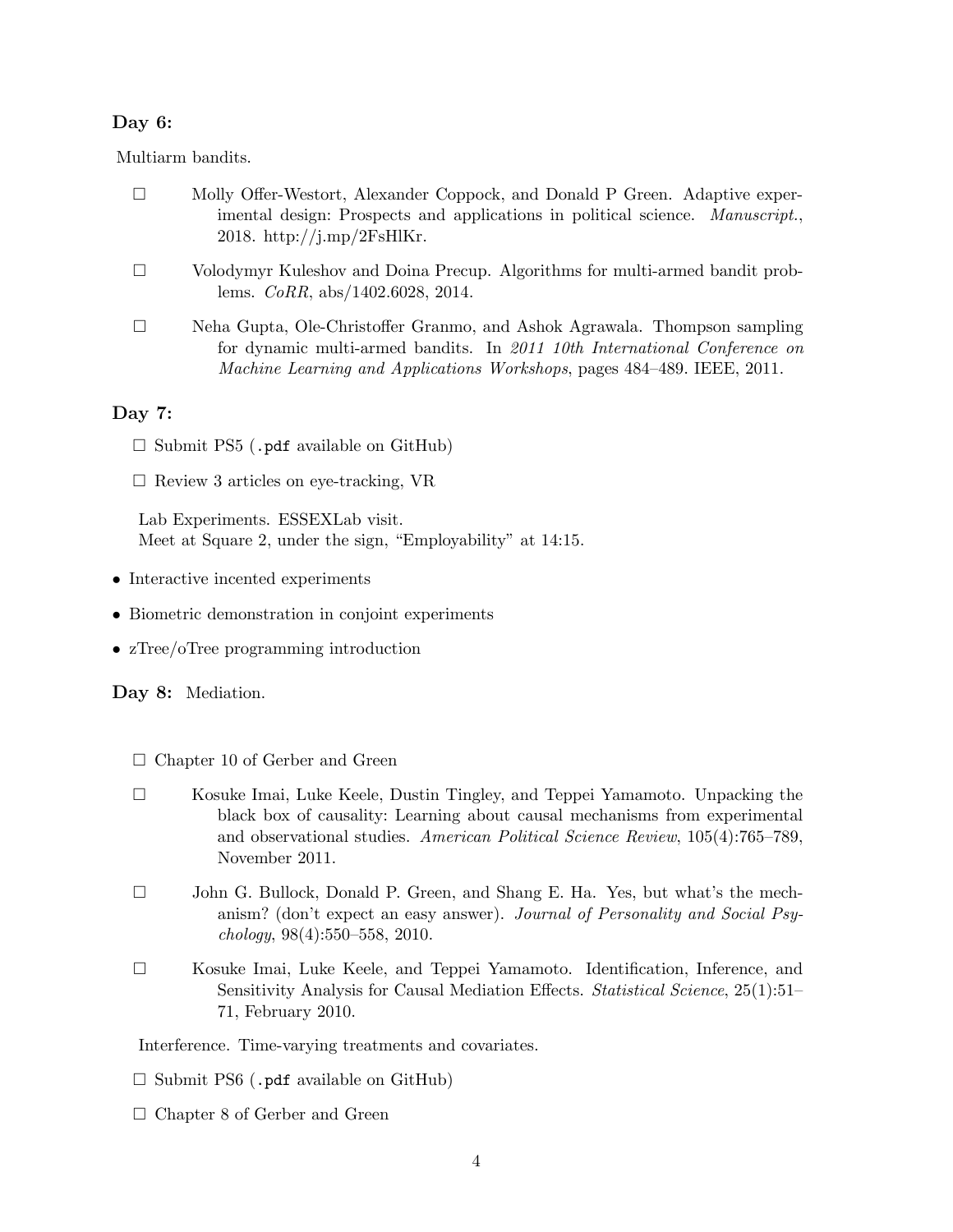|          | Michael G. Hudgens and M. Elizabeth Halloran. Toward Causal Inference With<br>Interference. Journal of the American Statistical Association, 103(482):832–842,<br>June 2008.                                  |
|----------|---------------------------------------------------------------------------------------------------------------------------------------------------------------------------------------------------------------|
|          | Paul R. Rosenbaum. Interference Between Units in Randomized Experiments. Jour-<br>nal of the American Statistical Association, 102(477):191-200, 2007.                                                        |
|          | Michael E. Sobel. What do randomized studies of housing mobility demonstrate?:<br>Causal inference in the face of interference. Journal of the American Statistical<br>Association, 101(476):1398-1407, 2006. |
|          | Matthew Blackwell. A framework for dynamic causal inference in political science.<br>American Journal of Political Science, 57(2):504-520, 2013.                                                              |
| Day $9:$ |                                                                                                                                                                                                               |

Observational Designs for Causal Inference: Matching, Matching + Regression, Regression Discontinuity Designs

- □ Donald B. Rubin. The design *versus* the analysis of observational studies for causal effects: Parallels with the design of randomized trials. *Statistics in Medicine*,  $26(1):20-36, 2007.$
- □ Daniel Ho, Kosuke Imai, Gary King, and Elizabeth Stuart. Matching as Nonparametric Preprocessing for Reducing Model Dependence in Parametric Causal Inference. *Political Analysis*, 15:199–236, 2007.
- □ Paul R. Rosenbaum and Donald B. Rubin. "The Central Role of the Propensity Score in Observational Studies for Causal Effects". *Biometrika*, 70(1):41–55, 1983.
- □ Stefano M. Iacus, Gary King, and Giuseppe Porro. Causal inference without balance checking: Coarsened exact matching. *Political Analysis*, 20(1):1–24, Winter 2012.
- □ Devin Caughey and Jasjeet S. Sekhon. Elections and the Regression Discontinuity Design: Lessons from Close U.S. House Races, 1942–2008. *Political Analysis*, 19(4):385–408, 2011.
- $\square$  Guido W. Imbens and Thomas Lemieux. Regression discontinuity designs: A guide to practice. *Journal of Econometrics*, 142:615–635, 2008.

Course in-class exam in the evening.

#### Day 10: Registration, Replication,

#### Declaration

□ Macartan Humphreys, Raul Sanchez de la Sierra, and Peter van der Windt. Fishing, commitment, and communication: A proposal for comprehensive nonbinding research registration. *Political Analysis*, 21(1):1–20, 2013.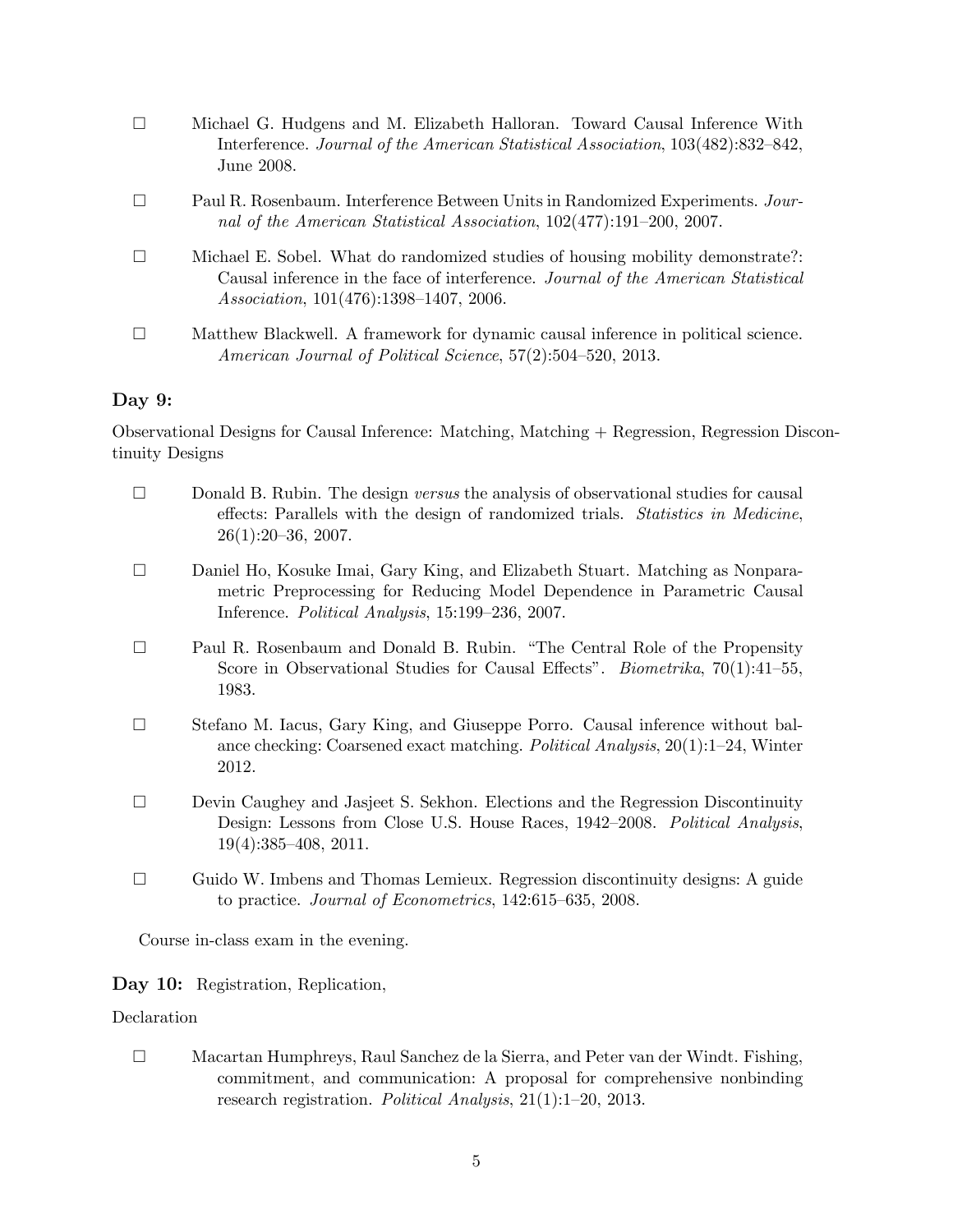- □ James E. Monogan. A case for registering studies of political outcomes: An application in the 2010 house elections. *Political Analysis*, 21(1):21–37, 2013.
- □ Macartan Humphreys. Reflections on the ethics of social experimentation. *Journal of Globalization and Development*, 6(1):87–112, 2015.
- □ Graeme Blair, Jasper Cooper, Alexander Coppock, and Macartan Humphreys. Declaring and diagnosing research designs. *American Political Science Review*, pages 1–22, 2018.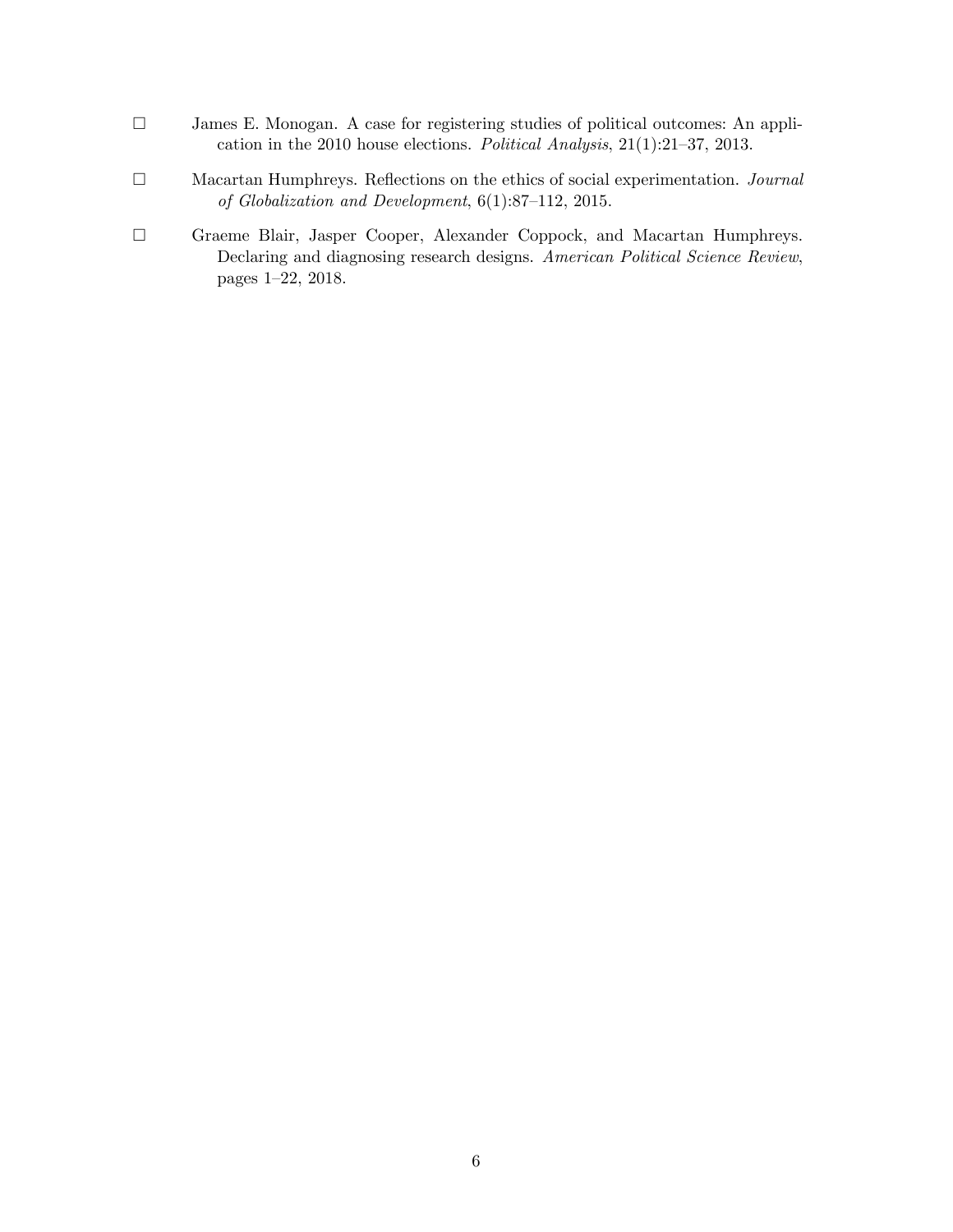## Additional Topic

Observational studies: Designs for causal inference.

- □ Donald B. Rubin. The design *versus* the analysis of observational studies for causal effects: Parallels with the design of randomized trials. *Statistics in Medicine*, 26(1):20–36, 2007.
- □ Daniel Ho, Kosuke Imai, Gary King, and Elizabeth Stuart. Matching as Nonparametric Preprocessing for Reducing Model Dependence in Parametric Causal Inference. *Political Analysis*, 15:199–236, 2007.
- $\square$  Kosuke Imai, Gary King, and Elizabeth A. Stuart. Misunderstandings between experimentalists and observationalists about causal inference. *Journal of the Royal Statistical Society, Series A*, 171(2):481–502, 2008.

### Additional Topic

Matching for Observational Designs

Matching on the propensity score. Matching on coarsened measures.

- □ Paul R. Rosenbaum and Donald B. Rubin. "The Central Role of the Propensity Score in Observational Studies for Causal Effects". *Biometrika*, 70(1):41–55, 1983.
- □ Kosuke Imai and Marc Ratkovic. Covariate balancing propensity score. *Journal of the Royal Statistical Society: Series B (Statistical Methodology)*, 76(1):243–263, 2014.
- □ Stefano M. Iacus, Gary King, and Giuseppe Porro. Causal inference without balance checking: Coarsened exact matching. *Political Analysis*, 20(1):1–24, Winter 2012.

### Additional Topic

Sensitivity.

# Additional Topic

Encouragement designs, instrumental variables. "Local" treatment effects.

- $\square$  Chapters 5 and 6 of Gerber and Green
- □ Joshua D. Angrist, Guido W. Imbens, and Donald B. Rubin. Identification of causal effects using instrumental variables. *Journal of the American Statistical Association*, 91 (434):444–455, 1996.